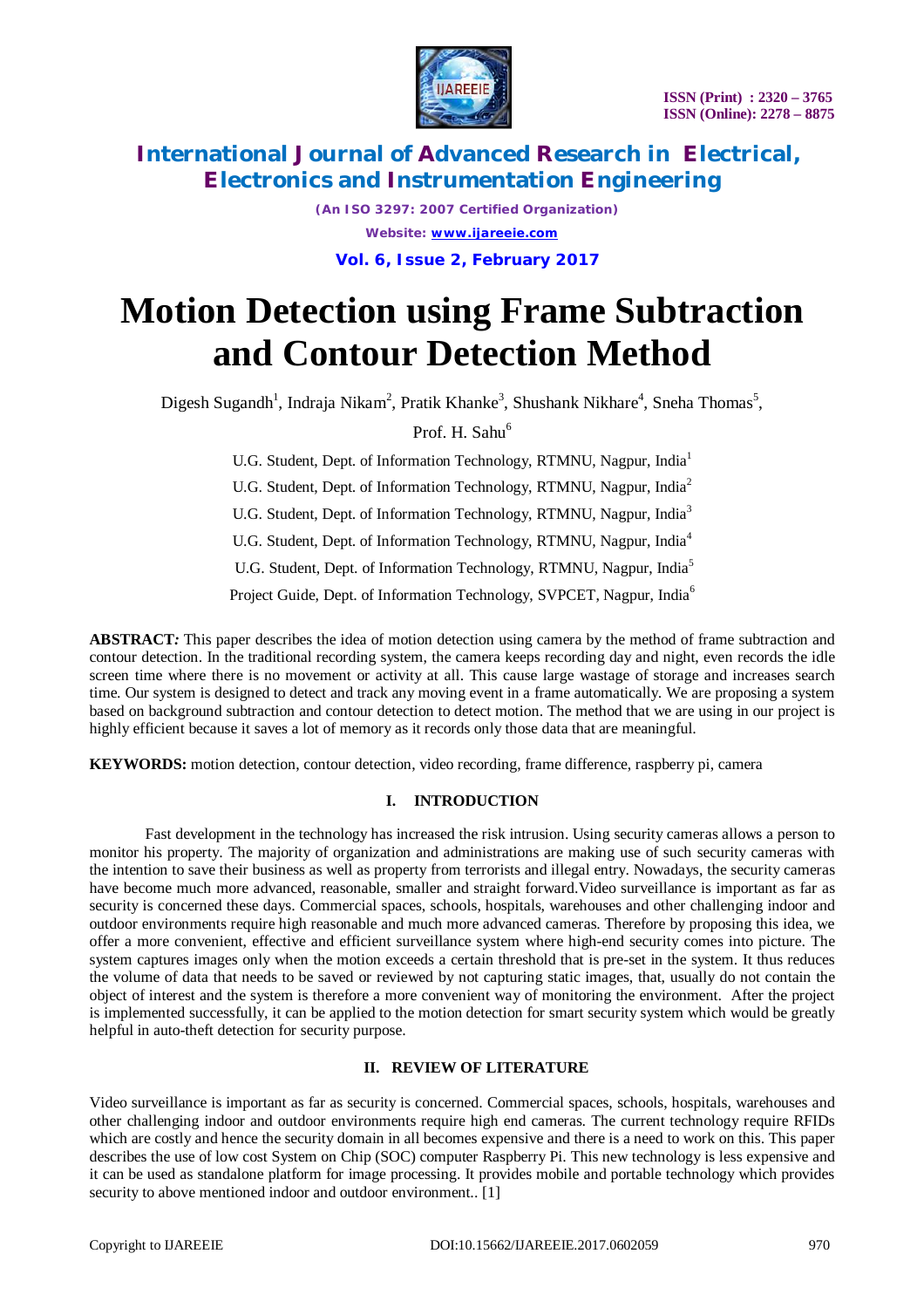

*(An ISO 3297: 2007 Certified Organization)*

*Website: [www.ijareeie.com](http://www.ijareeie.com)*

#### **Vol. 6, Issue 2, February 2017**

The motion detection system is implemented for real time applications, background subtraction method and frame difference methods are used for detecting the motion from video frames. Motion detection is usually a software-based monitoring system which, when it detects the motion will signal the surveillance camera to begin capturing the event or shows the motion detection using graphical method. Background motion detection method is a simple method for motion detection by a fixed camera which compares the current image with a reference image or background image pixel by pixel. The values of pixels in difference image is compared with threshold value is more than threshold value then it means there is motion in the area being monitored. [2]

The proposed system in this paper captures images only when the motions exceed a certain threshold that is preset in the system. It thus reduces the volume of data that needs to be reviewed and is therefore a more convenient way of monitoring the environment. Also, it helps to save data space by not capturing static images which usually do not contain the object of interest. There is less (3%) chances to skip any detection. There is may be some false detection due to the illumination effects, which can be overcome for the better performance. [3]

A new algorithm for detecting moving objects from a static background scene, to detect moving object based on background subtraction. They set up a dynamic threshold method to minimize the effect of illumination. After that, median filtering is initiated to remove the noise and solve the background interruption difficulty then the moving human bodies are accurately and reliably detected. The experiment results show that the proposed method runs rapidly, exactly and fits for the real time detection. [4]

The algorithms that are discussed here are those implementing image subtraction methods and background segmentation approach. It gives idea about the architecture of a human motion detection system in applications.[5]

This kind of system reduces the manual effort for searching the records for long hours of time as the records only holds the data recorded only when there is any motion in the viewing angle.

#### **III. SYSTEM MODEL**

The purpose of this paper is to describe a recording system that records only when it detects motion. The major drawbacks of the traditional system are that it records even when there is no motion or when there is no need for recording. It keeps on recording throughout the day and night. This causes huge wastage of memory and searching for old records becomes immensely tedious. We have proposed a system that records only the data that is useful. It detects the motion by the method of frame difference and contour detection.

The system would capture the frame and it will initialize all the variables to be occurring in all the later loops. It will capture frames during loops and will convert the frames in greyscaleimage and willcompare them with the previously stored frames. The resultant frame will be stored in a temporary frame and because of the frame subtraction, all the static objects will be removed from the frame and only the objects that are in motion will be present. This frame will be checked for contours. If contours detected are greater than the specified value, then the object that is in motion is detected. The system will then start recording immediately. The recorded frames would be stored with date in video container in 'avi' format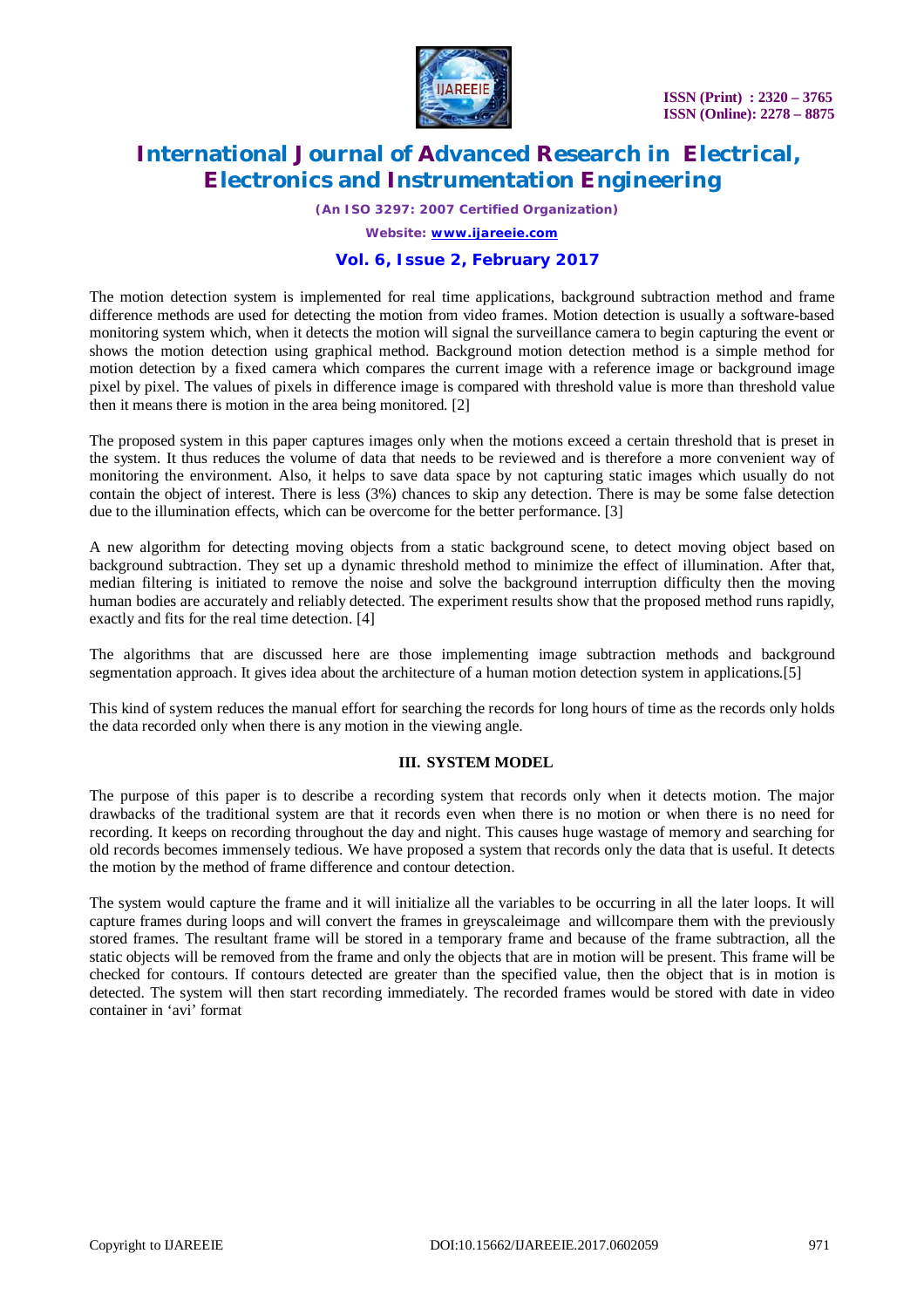

*(An ISO 3297: 2007 Certified Organization)*

*Website: [www.ijareeie.com](http://www.ijareeie.com)*

#### **Vol. 6, Issue 2, February 2017**



Fig 1: Flow chart of the system.

.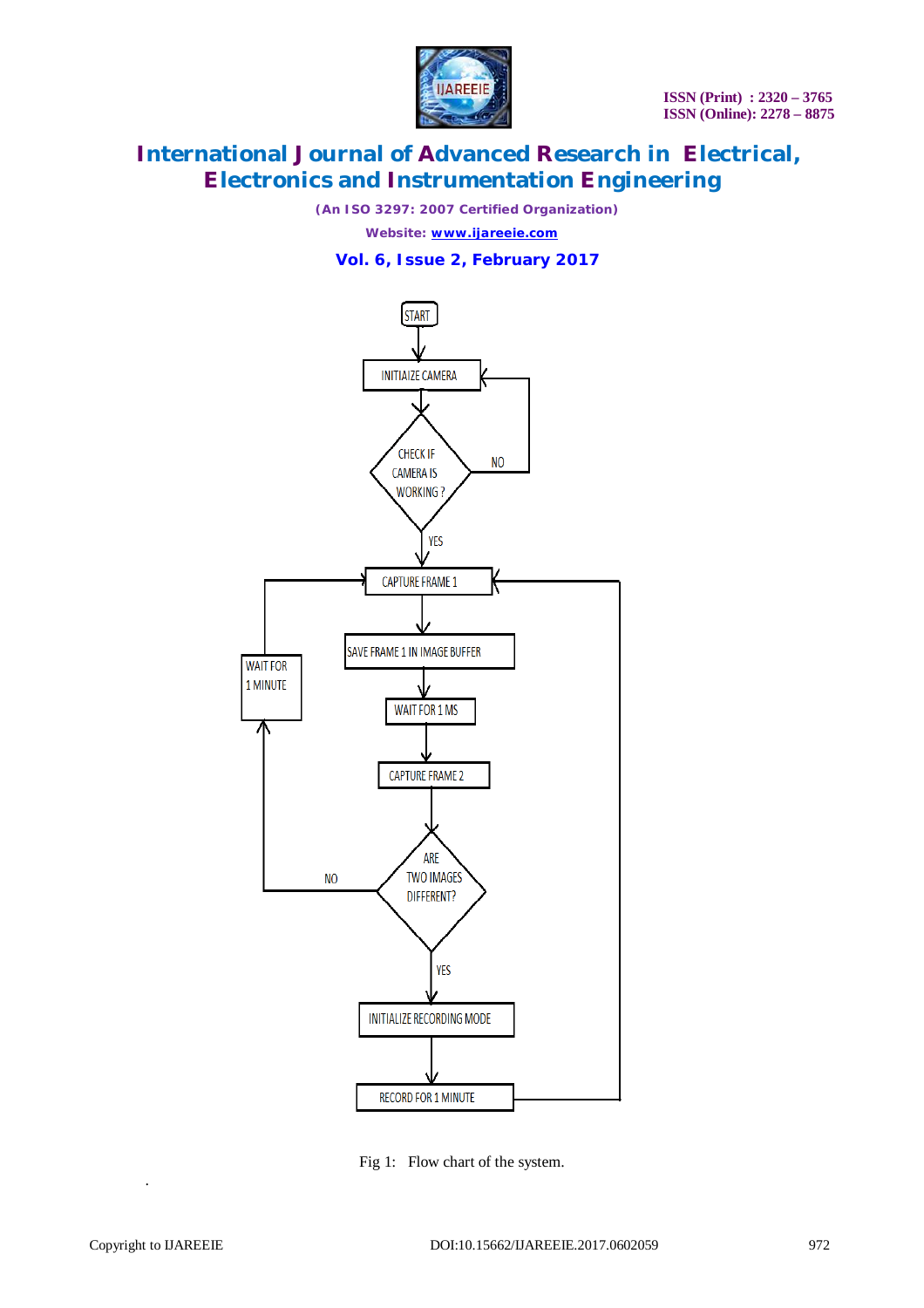

*(An ISO 3297: 2007 Certified Organization) Website: [www.ijareeie.com](http://www.ijareeie.com)*

**Vol. 6, Issue 2, February 2017**



Fig 2: System Architecture.

Camera event handler will initialize the camera and start capturing the frames. Those frames will be sent to motion detector module which will compare consecutive frames and detect contours. Motion detector settings are defined using a configuration file, if motion is detected it will start recording and give an output on GUI.

#### **IV. HARDWARE / SOFTWARE DESCRIPTION**

#### **Raspberry Pi**:

The Raspberry Pi is a series of credit card-sized single-board computers developed in the United Kingdom by the Raspberry Pi Foundation to promote the teaching of basic computer science in schools and developing countries. Several generations of Raspberry Pis have been released. The first generation (retrospectively known as the Raspberry Pi 1) was released in February 2012 in basic Model A and a higher specification Model B. Improved A+ and B+ models were released a year later. The Raspberry Pi 2 was released in February 2015 and Raspberry Pi 3 in February 2016.

#### **Camera Module:**

This 5mp IR (Infrarred) camera module is capable of 1080p video and still images and connects directly to your Raspberry Pi. Similar to the non-IR version Raspberry Pi Camera, connect the included ribbon cable to the CSI (Camera Serial Interface) port on your Raspberry Pi, boot up the latest version of Raspbian. At 25mm x 20mm x 9mm and weighing a little over 3 grams this board is pretty small which makes it perfect for mobile or other small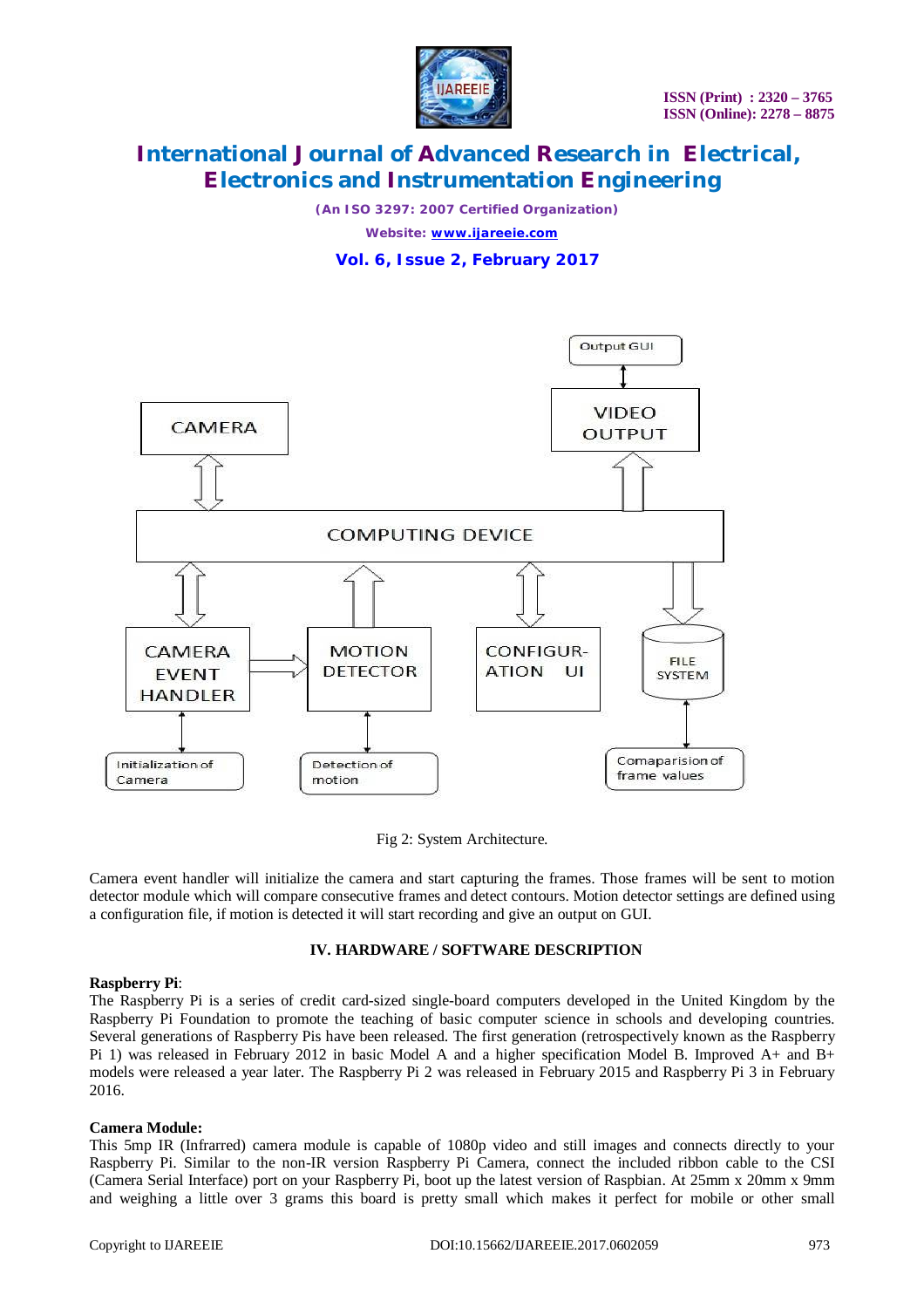

 **ISSN (Print) : 2320 – 3765 ISSN (Online): 2278 – 8875**

# **International Journal of Advanced Research in Electrical, Electronics and Instrumentation Engineering**

*(An ISO 3297: 2007 Certified Organization)*

*Website: [www.ijareeie.com](http://www.ijareeie.com)*

#### **Vol. 6, Issue 2, February 2017**

applications that require you to see in near dark. The sensor has a native resolution of 5 megapixels with a fixed focus lens on board. The camera is capable of 2592 x 1944 pixel static images and also supports 1080p30, 720p60 and 640x480p60/90 video.

#### **Open CV:**

OpenCV (Open Source Computer Vision) is a library of programming functions mainly aimed at real-time computer vision. Originally developed by Intel's research center in Nizhny Novgorod (Russia), it was later supported by Willow Garage and is now maintained by Itseez. The library is cross-platform and free for use under the open-source BSD license.

Officially launched in 1999, the OpenCV project was initially an Intel Research initiative to advance CPU-intensive applications, part of a series of projects including real-time ray tracing and 3D display walls. The main contributors to the project included a number of optimization experts in Intel Russia, as well as Intel's Performance Library Team.

#### **JVM:**

A Java virtual machine (JVM) is abstract computing machine that enables a computer to run a java program. There are three notions of the JVM: specification, implementation, and instance. The specification is a document that formally describes what is required of a JVM implementation. Having a single specification ensures all implementations are interoperable. A JVM implementation is a computer program that meets the requirements of the JVM specification. An instance of a JVM is an implementation running in a process that executes a computer program compiled into Java bytecode.



#### **V. RESULT AND CONCLUSION**

Fig : Output. Contour detection.

The above figure shows the greyscale image. It show the contours.

Efficient and convenient motion detection surveillance is proposed in this work. The system captures images only when the motions exceed a certain threshold that is preset in the system. It thus reduces the volume of data that needs to be